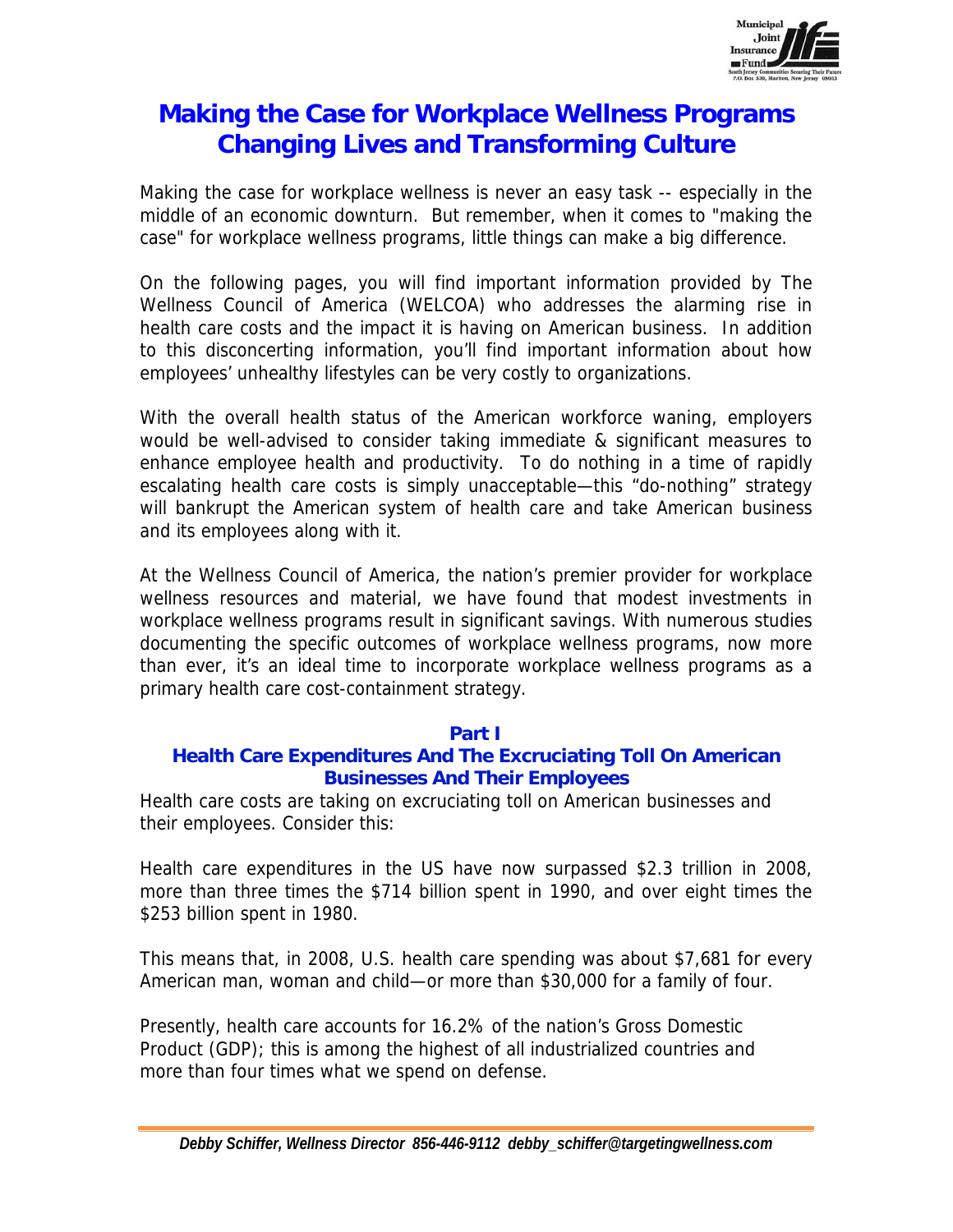

The annual premium in 2008 for an employer-sponsored health plan covering a family of four averaged \$12,500—about as much as an entire years pay for a person working at minimum wage.

In that same year of 2008, premiums for employer-based health insurance rose by five percent, or two times the rate of inflation; for small businesses with fewer than 24 employees, premiums rose at 6.8 percent.

If predictions hold, a family of four in the next seven to nine years will spend around \$64,000 annually on healthcare.

The cost of healthcare has increased to 274 times what it was in 1950 even though the average cost of all other goods and services increased only eight times. Recently, Starbuck's chairman recently noted that his company spends \$200 million per year on insurance for its employees—more than the company spends on coffee.

An estimated 81 percent of all American's now take at least one prescription medication every day—the average prescription now costs \$70.

The cost of American health care is rising so rapidly that it is predicted to reach \$4.2 trillion, or 20 percent of our GDP, by 2016.

A recent Harvard university study showed that 68 percent of surveyed people who filed for bankruptcy had health insurance—but in spite of it they struggled with an average out of pocket medical debt of \$12,000.

Another study indicated that 1.5 million families lose their homes to foreclosure every year due at least partly to medical bills.

One out of every five Americans already has so much medical debt that he or she is paying it off over time.

It is estimated that approximately 237 million of the 310 million Americans are enrolled in a health care plan—employers provide coverage for 68% of this insured group.

While consuming one-sixth of our economy—the lions' share of our healthcare expenditures do not produce any tangible products that can circulate or be sold abroad.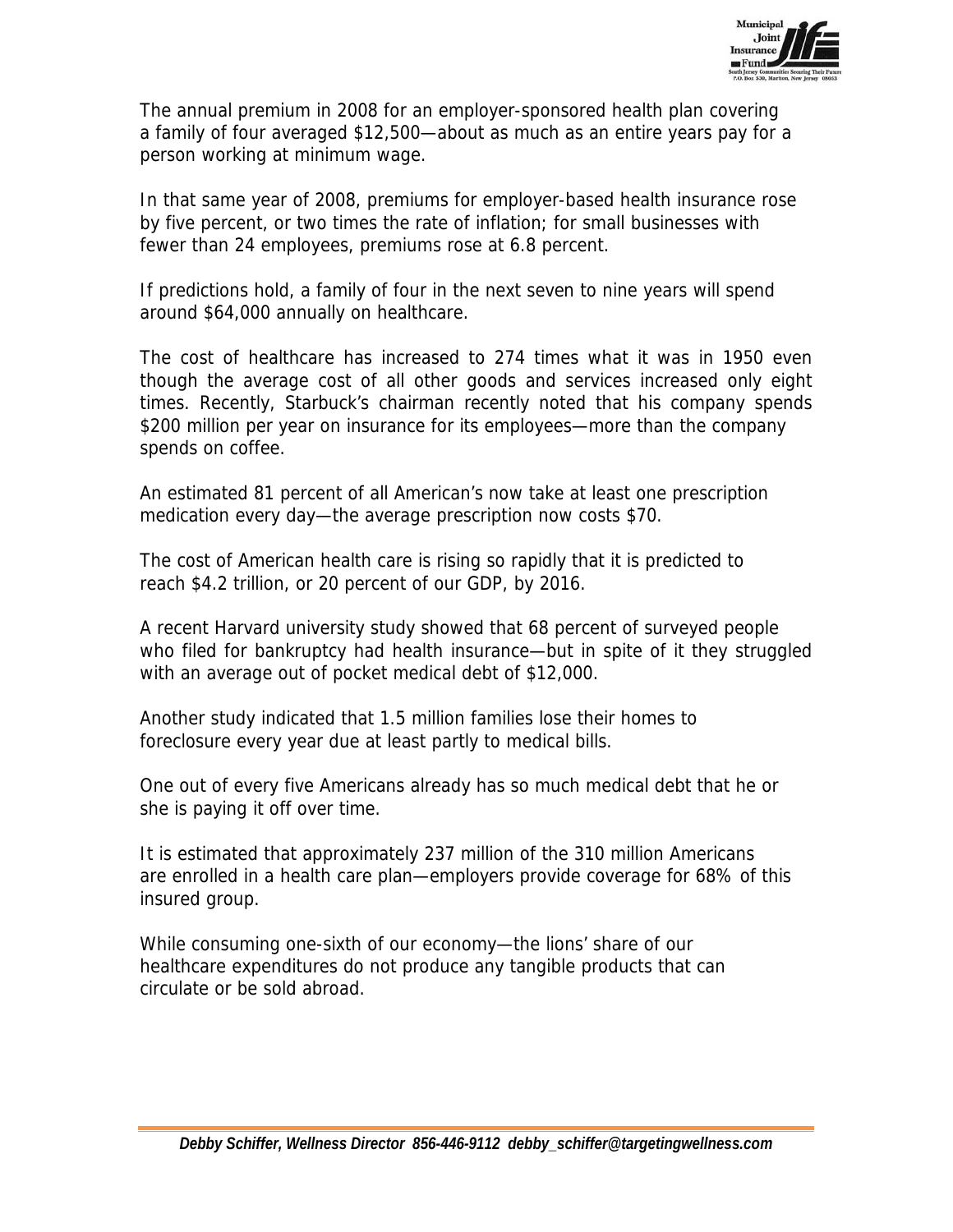

# **Part II**

## **Unhealthy Lifestyles Are Very Costly To American Business**

There's no question that an enormous portion of health care expenditures are driven by unhealthy lifestyles. Consider the following:

Chronic diseases—preventable things like heart disease, cancer, stroke, etc. cause 70 percent of deaths in America and are responsible for three fourths of health care spending.

What's more, lifestyle-related chronic diseases – heart disease, cancer, diabetes are the leading causes of disability in the U.S.

Approximately 40% of all deaths in the United States are premature and, again, largely preventable– at least 900,000 deaths annually are related to tobacco use, poor diet, sedentary lifestyle, misuse of alcohol and drugs, and accidents.

Chronic conditions account for an estimated 75% of the nation's \$2 trillion medical care costs, which translates to over 15% of the U.S. gross domestic product.

In another decade, when the 80 million baby boomers reach old age, the incidence of those illnesses and the costs of managing them will increase enormously.

Almost 66% of the increase in health care spending can be attributed to increasingly unhealthy lifestyle behaviors; most prominent among these is obesity.

Two comprehensive scientific reviews identified 83 peer-reviewed studies reporting that people with unhealthy lifestyle habits have higher medical costs.

Employees who are considered to be high-risk for certain health conditions can be expected to account for 25% of total medical costs; this according to a large study of six large private-sector and public-sector employers. Since this analysis did not include the costs of moderate risk levels or other risk factors, the total impact of unhealthy lifestyle on employer medical costs is much higher than 25%.

Recent research indicates that there is a direct relationship between modifiable lifestyle risks and lower worker productivity, and relevant data suggest that the costs to employers in lost productivity due to poor employee health may be substantially more than the direct medical and disability costs.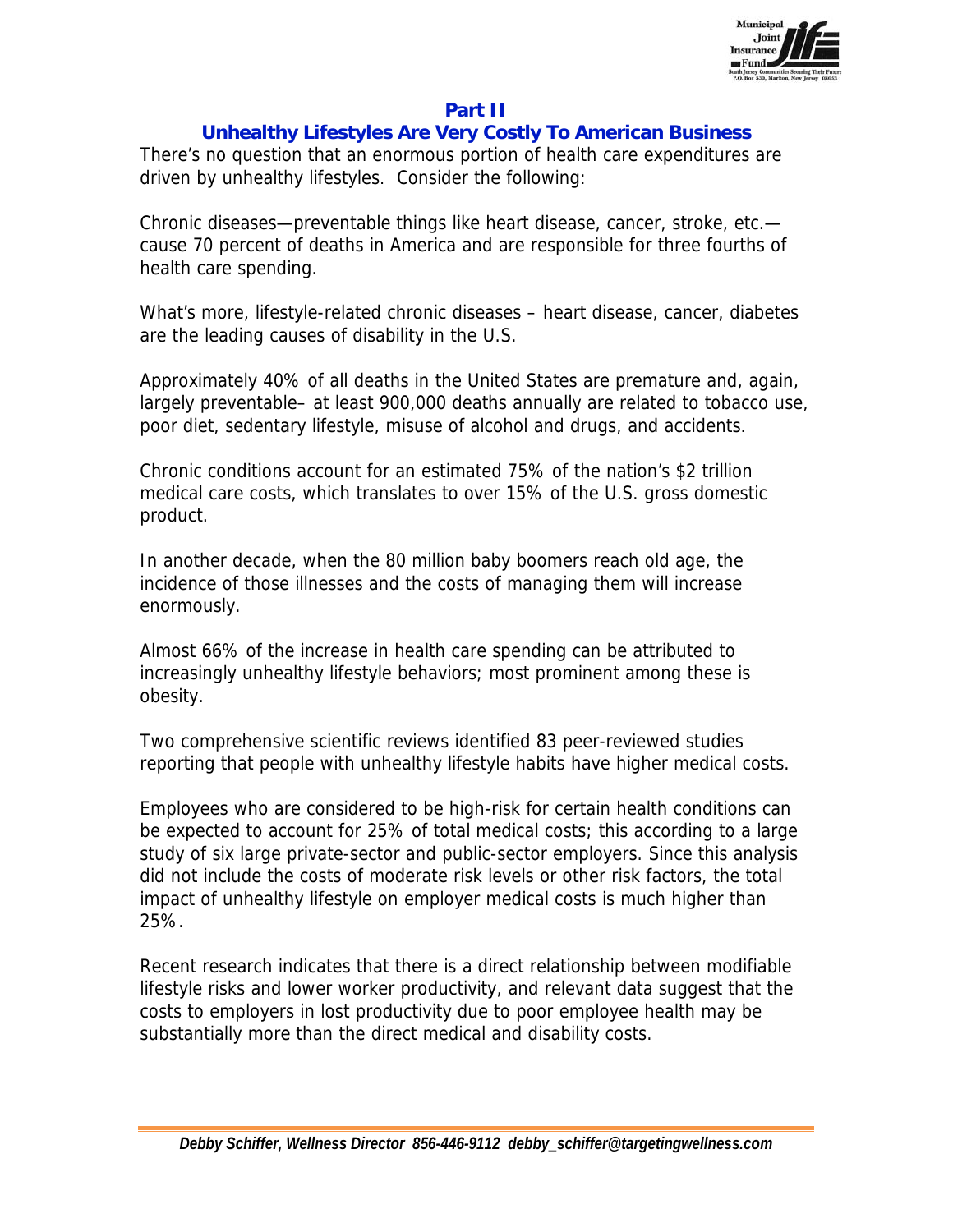

### **Part III**

## **The Overall Health Status Of The American Workforce Is Not Good**

Stated mildly, the overall health of the American workforce is not good. And as the boomers get older, the health status of the American worker will decline even further. This is bad for your business and for the people in it. Consider the following:

Almost one-third of Americans entering the work force today (3 in 10) will become disabled before they retire. Freak accidents are NOT the culprit. Back injuries, cancer, heart disease and other largely preventable illnesses cause the majority of long-term absences. The average long-term disability will last 2.5 years.

#### **Smoking**

Presently, about 20 percent of the population smokes or use tobacco products.

Smoking is responsible for approximately one in every five death in the US. Smokers die an average of 13 to 14 years younger than non smokers.



Smoker develop coronary heart disease two to four times more frequently than non smokers.

Lung cancer—most of it smoking related—is the most common fatal cancer among men and women combined and is the most common cause of cancer in the world.

Many people underestimate the harm of secondhand smoke, which is now clearly documented.

Many companies nationwide have implemented aggressive smoking policies and some companies such as Union Pacific Railroad are no longer hiring smokers.

#### **Obesity**

America's obesity rate is the worst in the world and is almost universally believed to be a major predictor of future illness, particularly diseases that are most difficult and costly to manage; diabetes, cardiovascular disease and cancer.



Obesity is linked to more than 30 medical conditions, including

all of the most destructive chronic degenerative disease; heart disease, stroke, cancer, diabetes, age-related dementia, and osteoarthritis.

Cancer is closely linked to obesity. Obesity is the greatest risk factor for